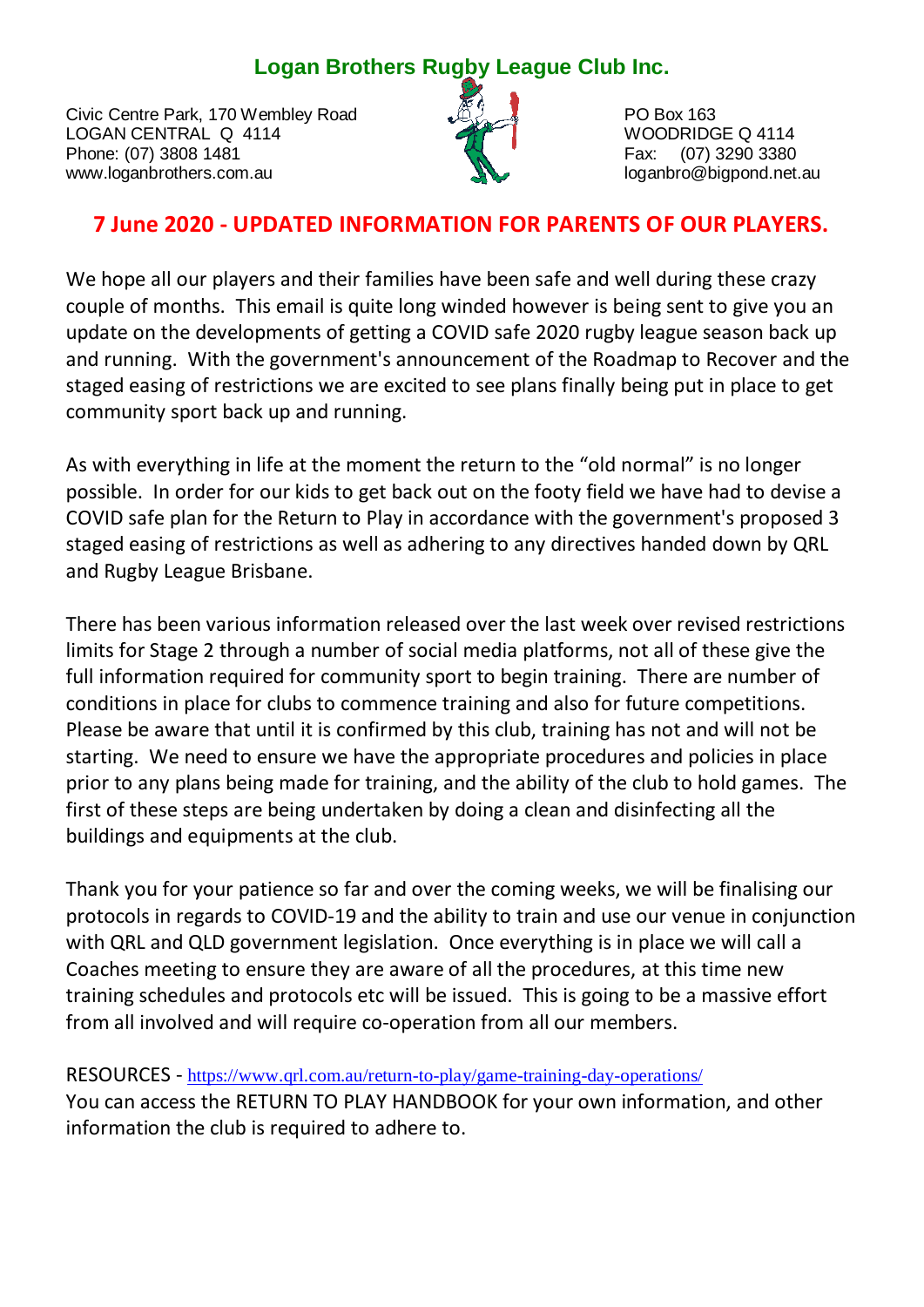## **Logan Brothers Rugby League Club Inc.**

Civic Centre Park, 170 Wembley Road PO Box 163<br>
LOGAN CENTRAL Q 4114 LOGAN CENTRAL Q 4114 WOODRIDGE Q 4114 Phone: (07) 3808 1481 www.loganbrothers.com.au loganbrothers.com.au loganbro@bigpond.net.au



The guidelines and procedures are being developed to support the return of community rugby league and prioritise the health and well being of all our players and the general safety of the wider community. They are be designed in consultation with QRL as well as community rugby league stakeholders with the understanding that they are necessary to enable the return of community rugby league in 2020. These procedures are being reviewed on a regular basis and updated.

Below is a list of the Stage 2 procedures our club will be implementing:-

- 1. If your child is not registered on the database and fully financial with the club they cannot train.
- 2. If your child is unwell with any types of symptoms, they MUST NOT attend training. Your child should not return to training until at least 24 hours after they have ceased to display any types of symptoms. We also ask that if a member of your household is sick with any cold or flu like symptoms that you keep your child at home until all household members are well. The club reserves the right to refuse entry to the grounds for anyone not obeying these rules;
- 3. Your coach/team manager will be keeping a written record of attendance for each training session and such record will be kept for a period of at least 28 days (this will be referred to in the case of an outbreak).
- 4. Minimum parents will be permitted to remain on ground during the training session. We are still in the planning process but would only allow a parent for Under 6 to Under 9 (if numbers permit) Parents will be expected to drop off and pick up their children from the designated place. This information will be available in the near future.
- 5. The club will be adopting the AIS training schedule focus of "**Get in, train and Get Out"**. This module of training focus is as follows:
	- (a) Players are expected to turn up to training on time, be clean, toileted and fully dressed ready to train;
	- (b) Players are to go directly to their designated training area and remain in that area with their own player group at all times during the training session(unless they need to go to the toilet);
	- (c) Training will take place and then the players are again required to immediately leave training following the most direct route to their pickup area and head home with as little contact with others as possible.
- 6. Due to social distancing and hygiene protocols we ask that all children bring the following packed in a small bag to every training session:
	- (a) Water bottle.
	- (b) Protective equipment e.g. mouth guard/ headgear etc.
	- (c) Small bottle of hand sanitizer (coaches will access to hand sanitizer for those do not bring theirs).
- 7. All players and coaches will be required to hand sanitise before and after every training session.